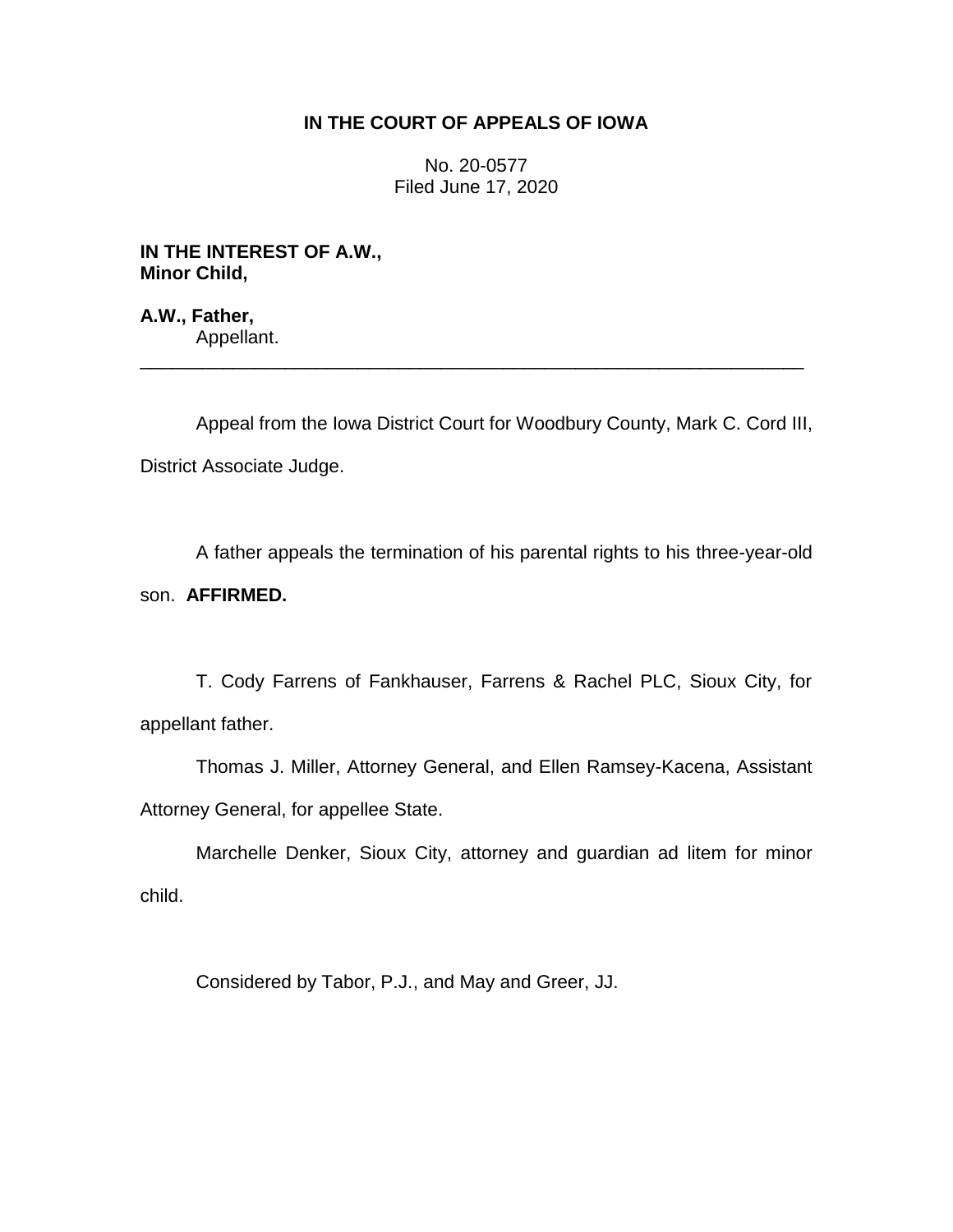## **TABOR, Presiding Judge.**

 $\overline{a}$ 

A.W.'s father, Alec, missed the termination-of-parental-rights hearing because he was engaged in inpatient treatment for his methamphetamine addiction. His attorney told the juvenile court, "[H]e thought long-term he's better off focusing on himself right now." The court terminated Alec's rights under Iowa Code section 232.116(1), paragraphs (h), (i), and ( $\ell$ ) (2019).<sup>1</sup> He now challenges the grounds for termination and asks for a delay in permanency. Alec also argues termination is not in A.W.'s best interests.

After our independent review of the record, we affirm the termination under paragraph ( $\beta$ .<sup>2</sup> Like the juvenile court, we believe it would be in A.W.'s best interests "to terminate the parent-child relationships so that he will have the opportunity to grow and mature in a safe, healthy and stimulating environment."

When A.W. was ten months old, the Iowa Department of Human Services (DHS) opened a child abuse investigation into a report that Alec and April were neglecting him. That August 2017 report alleged "the parents often sit [A.W.] in the baby bouncer behind them as they play video games in a dark room and give

<sup>&</sup>lt;sup>1</sup> The court also terminated the parental rights of A.W.'s mother, April. She is not a party to this appeal.

<sup>2</sup> We review termination-of-parental-rights proceedings de novo. *In re A.M.*, 843 N.W.2d 100, 110 (Iowa 2014). The juvenile court's factual findings are not binding, but they deserve weighty consideration. *See In re M.W.*, 876 N.W.2d 212, 219 (Iowa 2016). We will uphold a termination order only if clear and convincing evidence supports at least one of the statutory grounds. *In re D.W.*, 791 N.W.2d 703, 706 (Iowa 2010). Clear and convincing "is the highest evidentiary burden in civil cases. It means there must be no serious or substantial doubt about the correctness of a particular conclusion drawn from the evidence." *In re M.S.*, 889 N.W.2d 675, 679 (Iowa Ct. App. 2016). We impose this significant burden on the petitioning party "to minimize the risk of an erroneous deprivation of the parent's fundamental liberty interest" in raising his or her child. *Id.*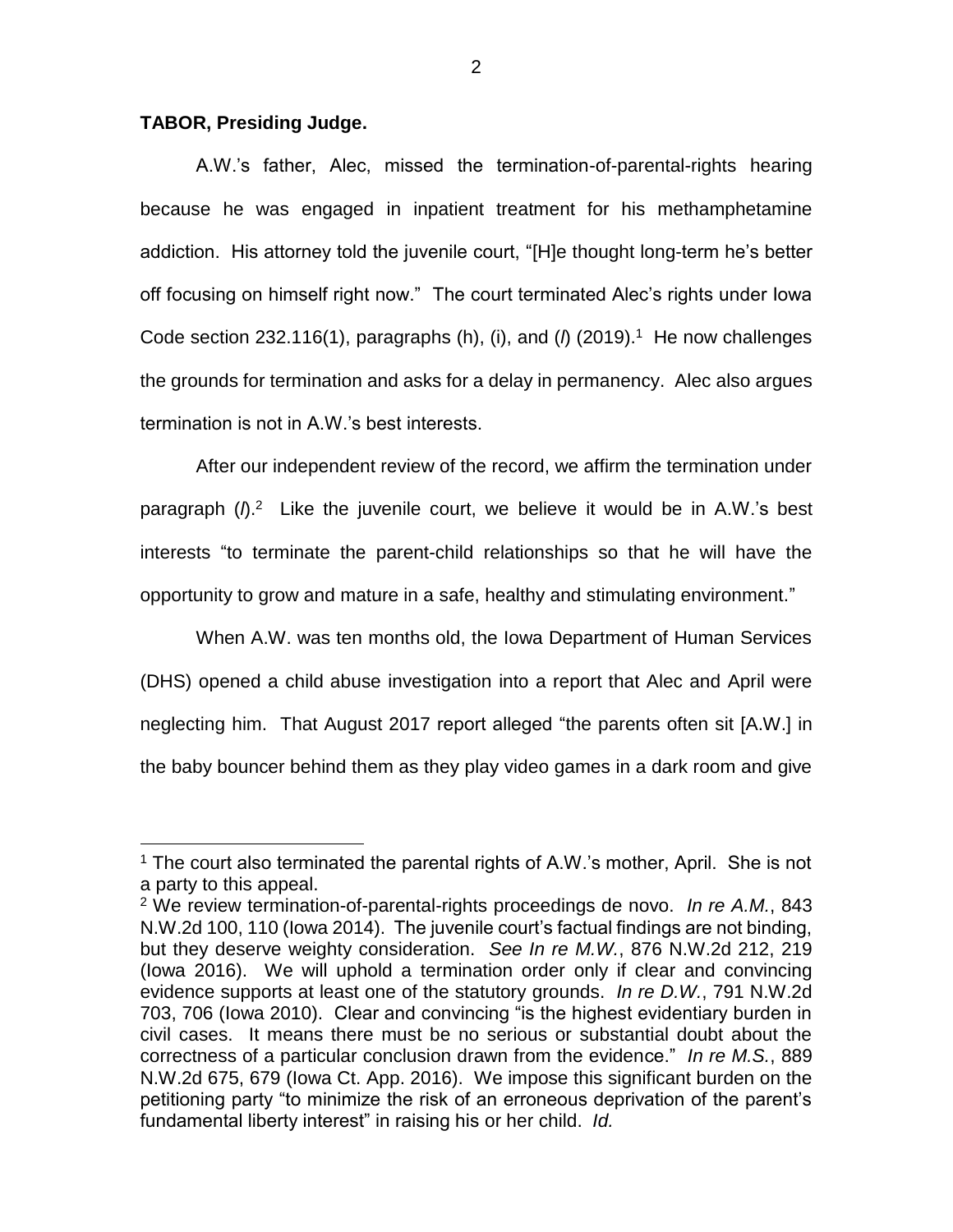him minimal interaction." A.W. was not yet crawling. And his grandfather was concerned he was "not getting attention, stimulation, or nurturing."

The investigation unmasked Alec's drug abuse. Alec told DHS workers he was receiving treatment for an addiction to pain killers. But he testified positive for methamphetamine. He also admitted using methamphetamine while caring for A.W. The DHS entered a founded child abuse report. In response, the family accepted voluntary services for several months.

Yet by spring 2018, the family was still struggling. A child protective worker found A.W.'s home in disarray. Alec again admitted frequent methamphetamine use, even while receiving a daily dose of methadone for his opiate addiction. The DHS implemented a safety plan, which included Alec and A.W. moving in with Alec's father. Alec also agreed to a substance-abuse evaluation. The evaluation led to his diagnosis of severe amphetamine-type use disorder and severe opioid use disorder. The evaluator recommended intensive outpatient treatment.

Given the concerns about Alec's drug abuse, in July 2018, the juvenile court adjudicated A.W. as a child in need of assistance (CINA). In the following months, Alec progressed in his recovery. He participated in outpatient treatment and cooperated with service providers. So in February 2019, the court placed A.W. in Alec's care with continued DHS supervision. But that spring, Alec lost his positive momentum. He did not have work or stable housing. Come summer, Alec twice tested positive for methamphetamine use. He began extended outpatient treatment, but his spotty attendance led to an unsuccessful discharge. Alec tried outpatient drug treatment again in November 2019 with the same lack of success.

3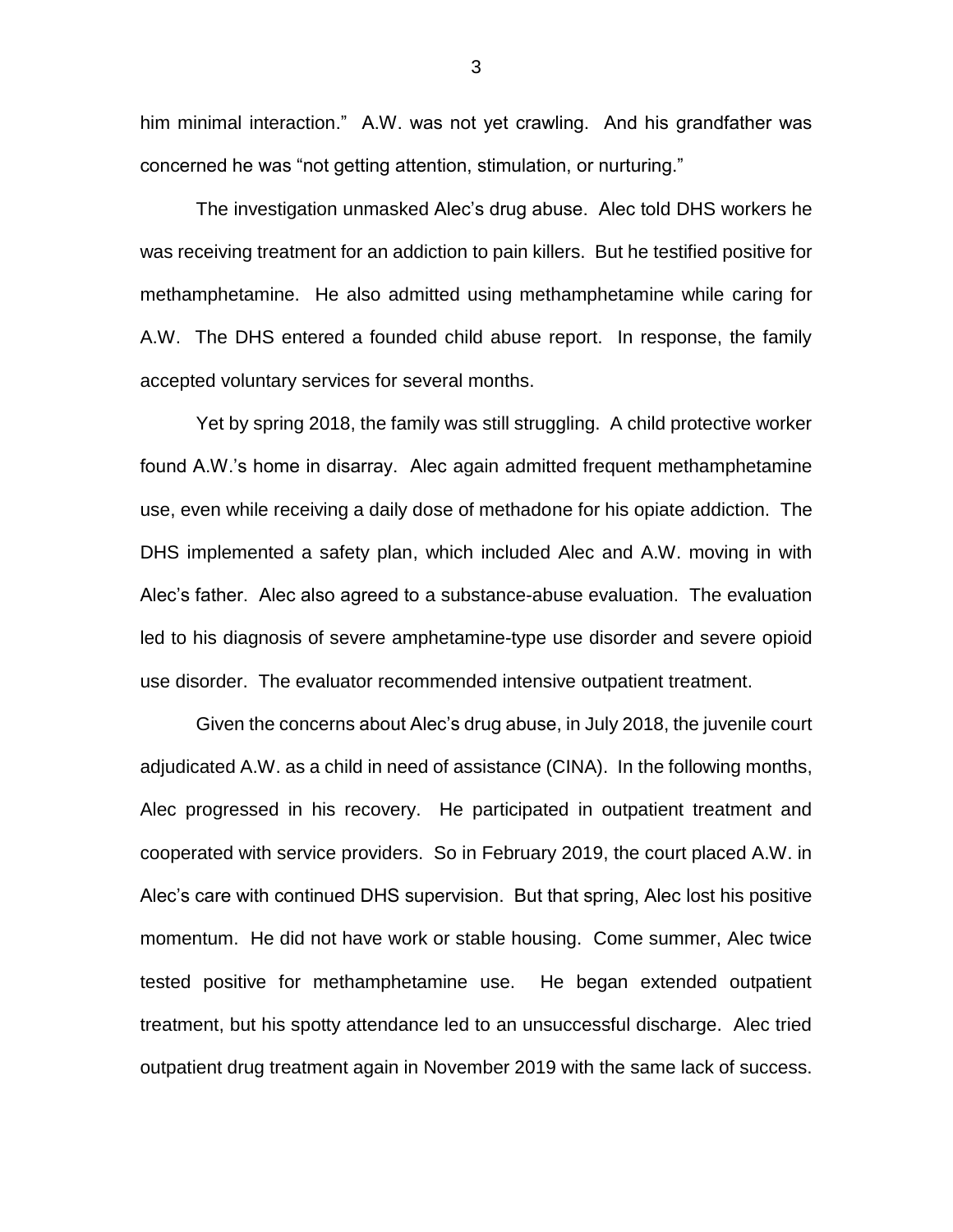It was not until family members secured a commitment order that Alec entered inpatient treatment in late January 2020.

Meanwhile, in December 2019, the State petitioned to terminate parental rights. The juvenile court held a hearing in February 2020. Alec, through his attorney, asked for additional time to work toward reunification. Counsel was candid: "It took my client a long time to get into an inpatient facility. There's no doubt about that. But the fact of the matter is, he's there now." Unpersuaded by Alec's eleventh-hour efforts, the State argued,

It's great that Alec finally entered inpatient almost two years into the court case and two and a half years into first becoming involved with the Department on a voluntary basis in 2017, but I think it's a little too late for him to be taking that step and there should not be a delay in permanency to wait to see how he reacts to doing inpatient at this late stage.

The juvenile court agreed with the State, terminating Alec's parental rights under Iowa Code section 232.116(1), paragraphs (h), (i), and (*l*). On appeal, Alec contests all three grounds for termination.<sup>3</sup> He asks for more time to reunify. And he insists it would be in A.W.'s best interests to preserve the parental bond. *See* Iowa Code § 232.116(2).

We start with Alec's challenge to the statutory grounds for termination.

When the juvenile court relies on more than one statutory ground, we may affirm

 $\overline{a}$ 

 $3$  The State contends Alec did not preserve error on his appellate claims because he failed to appear at the termination hearing and his attorney presented no evidence. We see merit in this preservation argument. *See In re P.S.,* No. 11- 0516, 2011 WL 2714169, at \*1 (Iowa Ct. App. July 13, 2011) (finding error not preserved where father was represented by counsel but did not object to evidence presented, offer evidence, or raise any other issues for the juvenile court). Yet because the father's counsel did argue to delay permanency, we opt to reach the merits.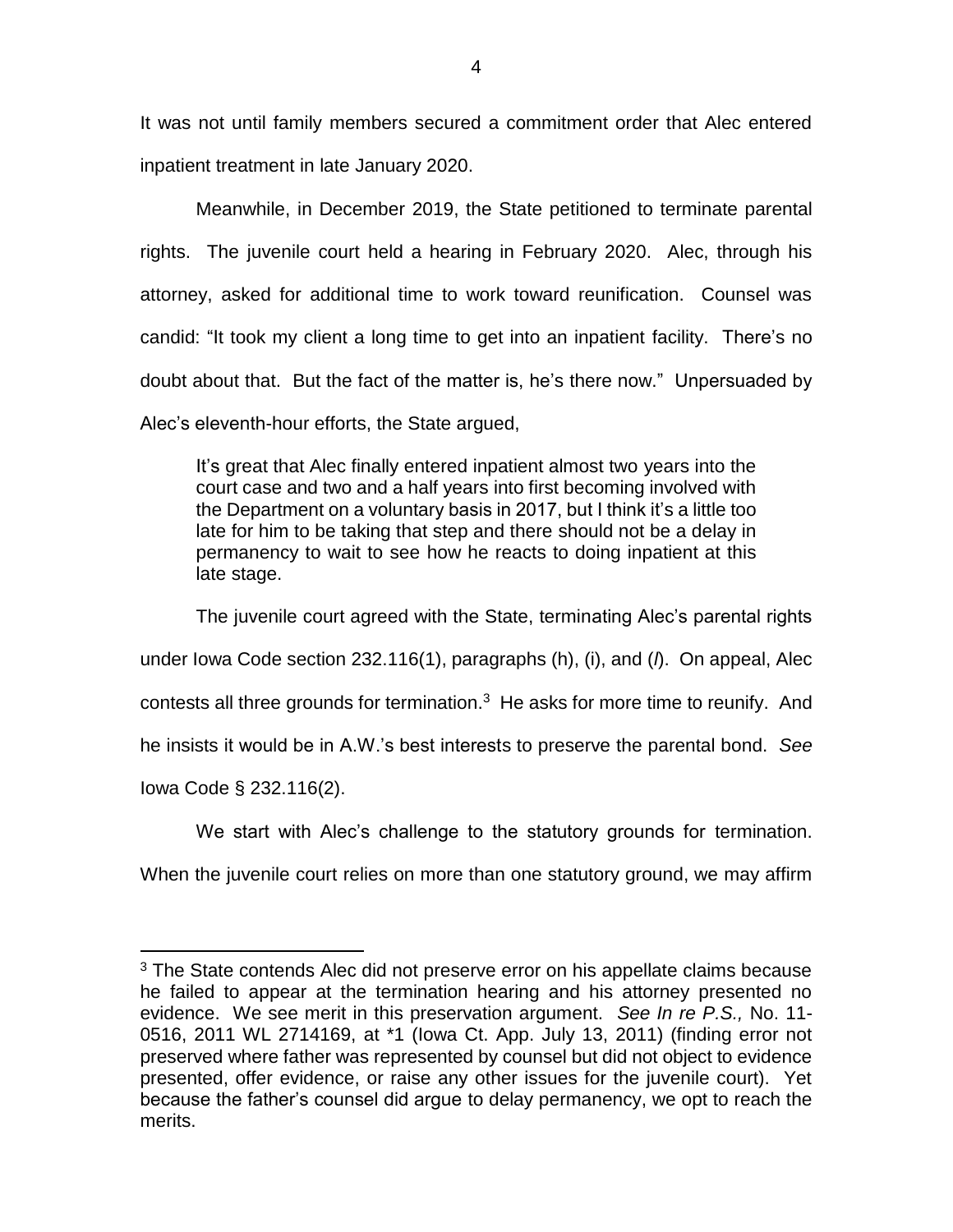the termination order on any ground supported by the record. 4 *In re A.B.*, 815 N.W.2d 764, 774 (Iowa 2012). We find paragraph (*l*) supported by clear and convincing evidence.

That ground has three elements: (1) the child has been adjudicated CINA under section 232.96 and the court has transferred custody from the child's parents; (2) the parent has a severe substance-related disorder and presents a danger to self or others as evidenced by prior acts; and (3) clear and convincing evidence shows the parent's prognosis will prevent the child from returning to the parent's custody within a reasonable time considering the child's age and need for permanency. Iowa Code § 232.116(1)(*l*). Alec mounts no challenge to the first two elements. He disputes only the third element, contending he can overcome his addiction and reunify with A.W. within a reasonable time.

Alec acknowledges his use of illicit substances, especially methamphetamine, has been the top concern in this CINA case. But he does not concede he waited until the last minute to get help. Instead, he blames "institutional barriers" preventing him from seeking the necessary inpatient care.

We appreciate the pernicious nature of addictions. And we applaud Alec for now tackling his through inpatient treatment. But our primary concern is A.W. *See In re J.E.*, 723 N.W.2d 793, 798 (Iowa 2006). The child has been adjudicated as a CINA for nearly two years. In January 2020, the DHS had to suspend A.W.'s visits with Alec because of the father's ongoing substance abuse. Alec has not yet

 $\overline{a}$ 

<sup>4</sup> The State defends the juvenile court's decision under paragraphs (i) and (*l*), but not (h), presumably because the evidence did not support the removal times outlined in that provision.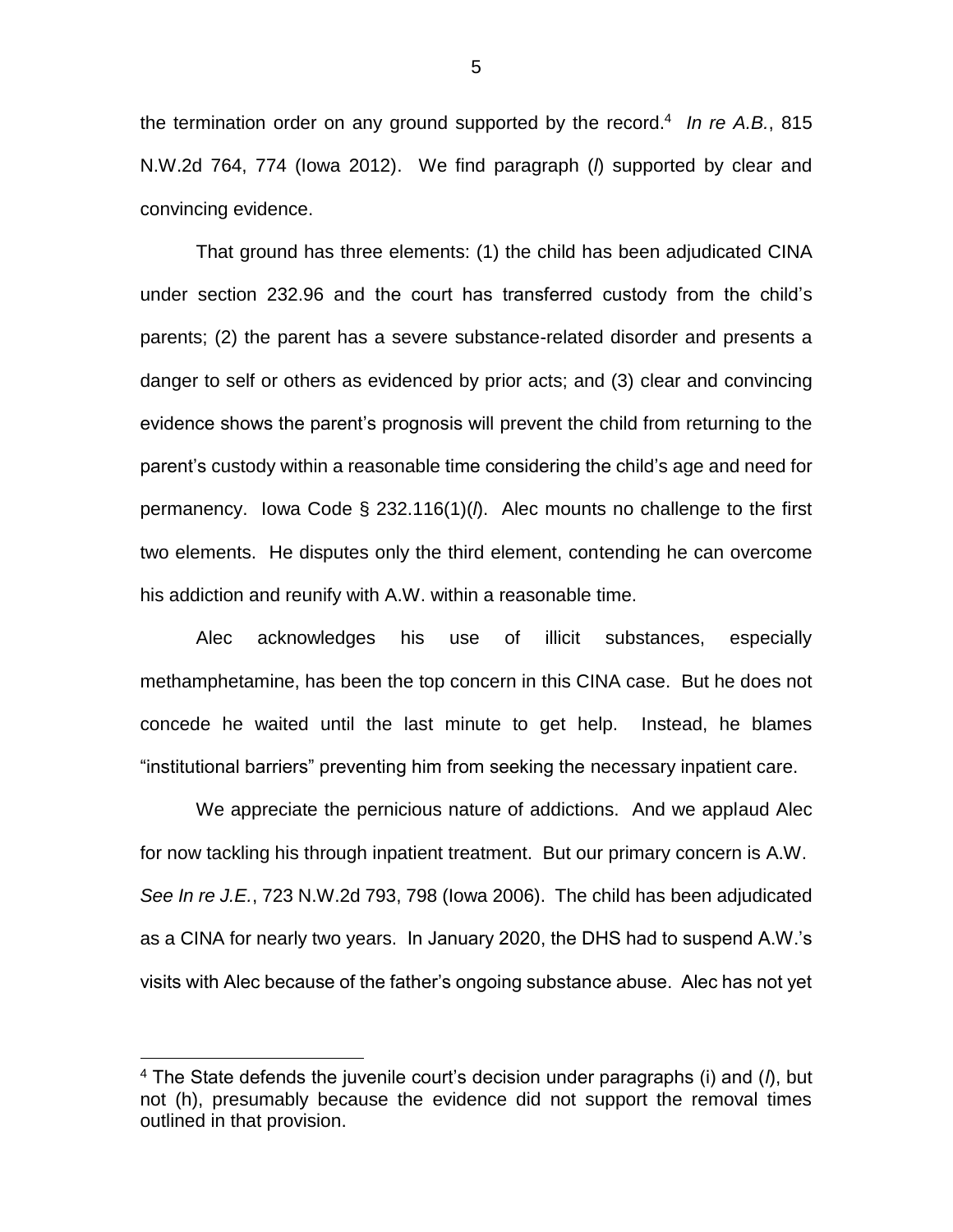shown steady progress in addressing his severe substance-abuse related disorder. Alec's family was worried enough about his welfare to seek a substanceabuse commitment. From this circumstance, we find Alec's unchecked addiction poses a danger to himself, as well as A.W. *See In re J.K.*, 495 N.W.2d 108, 111 (Iowa 1993). Like the juvenile court, we find Alec's prognosis prevents the DHS from safely returning A.W. to his care within a reasonable time. *See* Iowa Code § 232.116(1)(*l*). Our finding focuses on the fact that A.W. is still a preschooler and needs a stable environment to keep meeting his developmental milestones. We affirm the termination of parental rights under paragraph (*l*).

While not framing it as a separate claim, Alec urges in his petition on appeal that he should be "afforded more time." To continue a child's placement, Iowa Code section 232.104(2)(b) requires the court to determine the need for removal will no longer exist at the end of the extension. The juvenile court was "not convinced that anything would change in six months." We share that skepticism. The record does not support a finding that need for removal would no longer exist at the end of a six-month extension.

Finally, we turn to best interests. In deciding what is in A.W.'s best interests, we consider his safety, the most advantageous placement for furthering his longterm nurturing and growth, as well as his physical, mental, and emotional condition and needs. *See In re P.L.*, 778 N.W.2d 33, 37 (Iowa 2010) (discussing factors in Iowa Code section 232.116(2)). Safety and the need for a permanent home mark the "defining elements" in a child's best interests. *J.E.*, 723 N.W.2d at 802 (Cady, J., concurring specially). Alec argues termination is not in A.W.'s best interests because the child has been in the care of his paternal grandfather. In Alec's view,